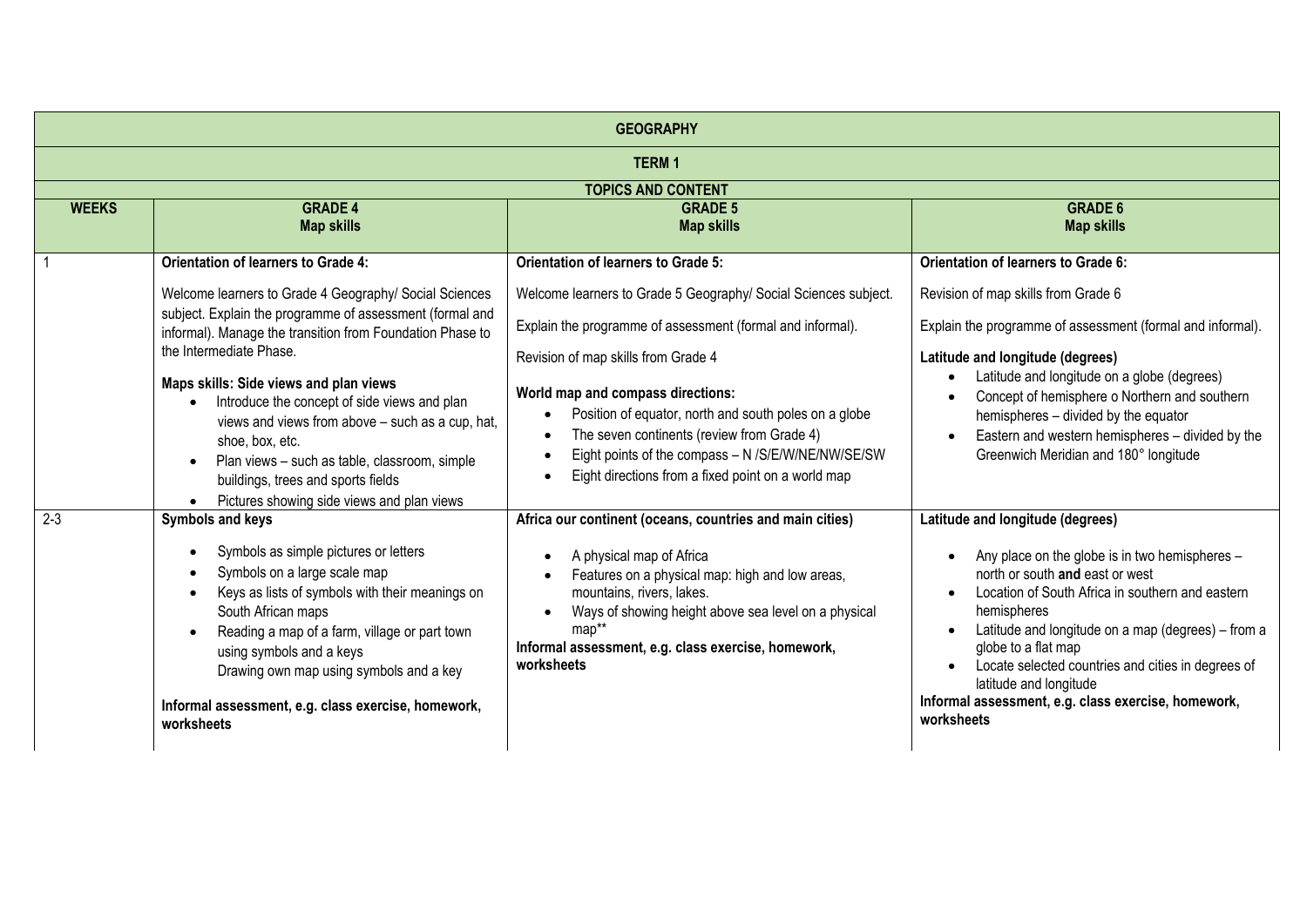| $4 - 5$ | <b>Grid references</b>                                                                                                                                                                                                                                                                                                                                                                                                                     | Africa our continent (oceans, countries and main cities)                                                                                                                                                                                                                                                                                                                                                                                                                                              | <b>Scale</b>                                                                                                                                                                                                                                                                                                                                                                                                                                                                                                                                                              |
|---------|--------------------------------------------------------------------------------------------------------------------------------------------------------------------------------------------------------------------------------------------------------------------------------------------------------------------------------------------------------------------------------------------------------------------------------------------|-------------------------------------------------------------------------------------------------------------------------------------------------------------------------------------------------------------------------------------------------------------------------------------------------------------------------------------------------------------------------------------------------------------------------------------------------------------------------------------------------------|---------------------------------------------------------------------------------------------------------------------------------------------------------------------------------------------------------------------------------------------------------------------------------------------------------------------------------------------------------------------------------------------------------------------------------------------------------------------------------------------------------------------------------------------------------------------------|
|         | Concept of alpha-numeric grid references<br>$\bullet$<br>Reading and giving grid references on a simple<br>large scale map<br><b>Compass Directions</b><br>north (N), south (S), east (E) and west (W) in<br>local area<br>--Compass directions (N, S, E and W) on a map                                                                                                                                                                   | Location on a map* (including basic information about<br>each feature) o Africa's highest mountains: Kilimanjaro<br>and Mount Kenya<br>Southern Africa's highest peak: Thabana Ntlenyana in the<br>$\bullet$<br>uKhahlamba-Drakensberg range<br>$\bullet$<br>Informal assessment, e.g. class exercise, homework,<br>$\bullet$<br>worksheets<br>Informal assessment, e.g. class exercise, homework,                                                                                                    | Concept of scale o Small- and large-scale maps:<br>different scales for different maps - from world<br>maps to street maps *<br>Line scales<br>$\circ$<br>Word scales<br>$\circ$<br>Measuring straight-line distances between cities on<br>a South African and world map<br>Informal assessment, e.g. class exercise, homework,                                                                                                                                                                                                                                           |
|         | Informal assessment, e.g. class exercise, homework,<br>worksheets                                                                                                                                                                                                                                                                                                                                                                          | worksheets                                                                                                                                                                                                                                                                                                                                                                                                                                                                                            | worksheets                                                                                                                                                                                                                                                                                                                                                                                                                                                                                                                                                                |
| $6 - 7$ | A map of South Africa<br>Sea and land on a map - how this is shown<br>Names of oceans along South Africa's coastline<br>Provinces - names and locations on a map of<br>$\bullet$<br>South Africa<br>Main cities or towns of own province and location<br>of own settlement<br><b>South Africa</b> $-$ a country on the continent of<br>$\bullet$<br>Africa (location)<br>Informal assessment, e.g. class exercise, homework,<br>worksheets | A physical map of Africa<br>Africa's three largest lakes: Victoria, Tanganyika, Malawi<br>Africa's great rivers: Nile, Niger, Congo, Zambezi,<br>Limpopo, Gariep-Orange<br>Southern Africa's famous waterfalls: Victoria,<br>$\bullet$<br>Maletsunyane, Augrabies<br>Africa's great deserts: The Sahara and the Namib<br>$\bullet$<br>Physical features as borders between countries - focus on<br>$\bullet$<br>rivers and lakes<br>Informal assessment, e.g. class exercise, homework,<br>worksheets | Atlases, global statistics and current events<br>Kinds of information provided in an atlas<br>How the content page of an atlas is organised<br>Own province in an atlas: What information can a<br>map give about a province?<br>The world's three: longest rivers/highest<br>mountains/biggest deserts/biggest forests/biggest<br>oceans**/ largest cities (population)/largest<br>countries (area)<br>Locate major current events or places in the news<br>on a map (on-going throughout the year)<br>Informal assessment, e.g. class exercise, homework,<br>worksheets |
| $8 - 9$ | A globe and map of the world<br>Oceans - Pacific, Atlantic, Indian<br>$\bullet$                                                                                                                                                                                                                                                                                                                                                            | Images of Africa<br>Photographs of a range of scenes and landscapes in<br>Africa - such as physical features, settlement types,<br>buildings and human activities (asking questions and<br>extracting information) ***<br>Using grid references provided on a map to give<br>$\bullet$<br>approximate location of where photos were taken                                                                                                                                                             | Atlases, global statistics and current events<br>The world's three: longest rivers/highest<br>$\bullet$<br>mountains/biggest deserts/biggest forests/biggest<br>oceans**/ largest cities (population)/largest<br>countries (area)<br>Locate major current events or places in the news<br>on a map (on-going throughout the year)                                                                                                                                                                                                                                         |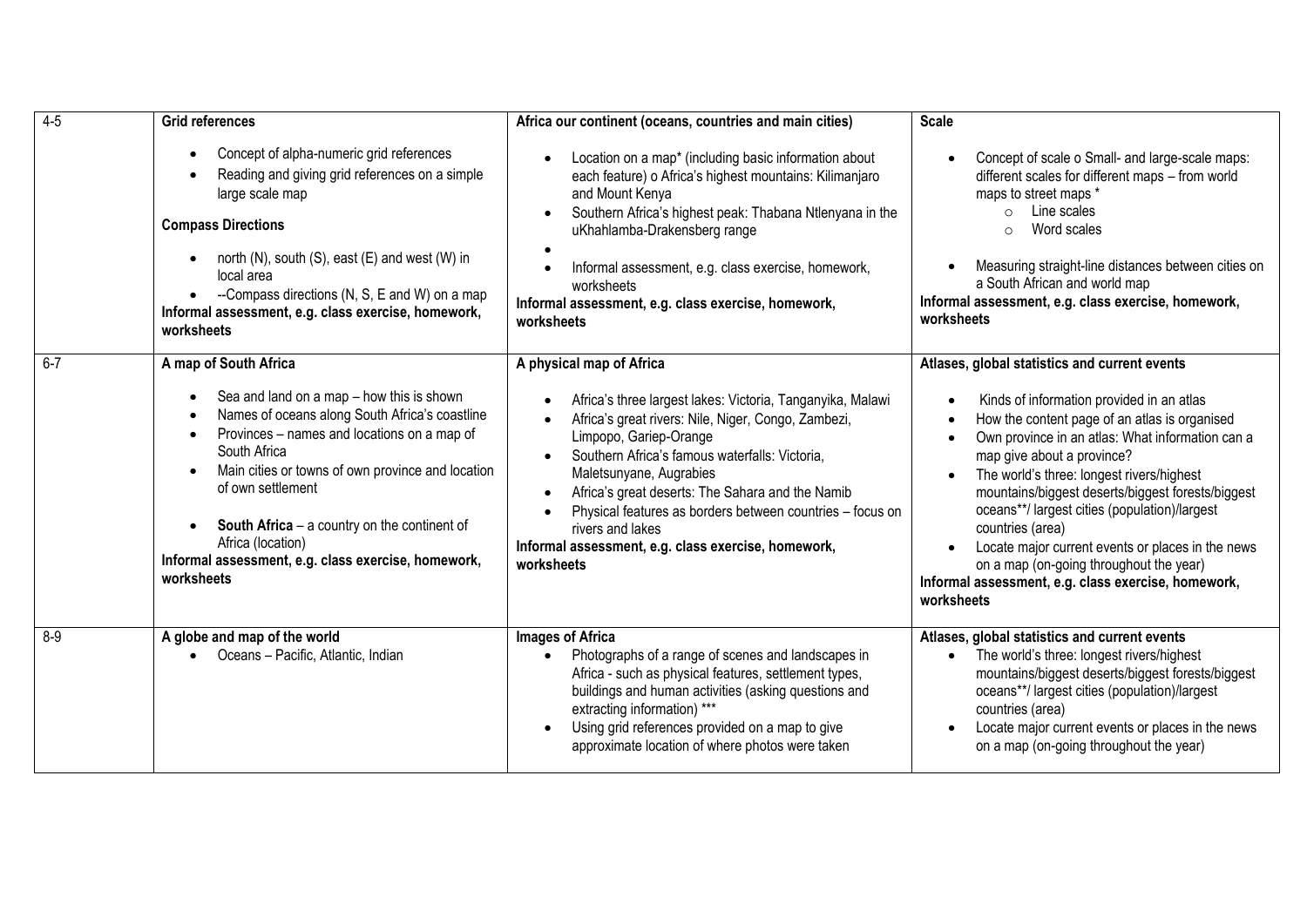| 10               | <b>Revision and Formal Assessment (Test)</b><br>25 Marks                                                                                                                                                                                                                                                                                       | <b>Revision and Formal Assessment</b>                                                                                                                                                                                                                                                                                                                                                                                                                                                       | <b>Revision and Formal Assessment (Test)</b><br><b>40 Marks</b>                                                                                                                                                                                                                                                                                                                  |  |
|------------------|------------------------------------------------------------------------------------------------------------------------------------------------------------------------------------------------------------------------------------------------------------------------------------------------------------------------------------------------|---------------------------------------------------------------------------------------------------------------------------------------------------------------------------------------------------------------------------------------------------------------------------------------------------------------------------------------------------------------------------------------------------------------------------------------------------------------------------------------------|----------------------------------------------------------------------------------------------------------------------------------------------------------------------------------------------------------------------------------------------------------------------------------------------------------------------------------------------------------------------------------|--|
| <b>GEOGRAPHY</b> |                                                                                                                                                                                                                                                                                                                                                |                                                                                                                                                                                                                                                                                                                                                                                                                                                                                             |                                                                                                                                                                                                                                                                                                                                                                                  |  |
|                  |                                                                                                                                                                                                                                                                                                                                                | <b>TERM2</b>                                                                                                                                                                                                                                                                                                                                                                                                                                                                                |                                                                                                                                                                                                                                                                                                                                                                                  |  |
|                  |                                                                                                                                                                                                                                                                                                                                                | <b>TOPICS AND CONTENT</b>                                                                                                                                                                                                                                                                                                                                                                                                                                                                   |                                                                                                                                                                                                                                                                                                                                                                                  |  |
| <b>WEEKS</b>     | <b>GRADE 4</b><br>Places where people live (settlements)                                                                                                                                                                                                                                                                                       | <b>GRADE 5</b><br>Physical features of South Africa-Physical features and human<br>activities                                                                                                                                                                                                                                                                                                                                                                                               | <b>GRADE 6</b><br>Population: Why people live where they do?                                                                                                                                                                                                                                                                                                                     |  |
|                  |                                                                                                                                                                                                                                                                                                                                                | Revision and feedback on Term 1 assessment                                                                                                                                                                                                                                                                                                                                                                                                                                                  |                                                                                                                                                                                                                                                                                                                                                                                  |  |
| $1 - 3$          | Farm, village, town, city<br>$\bullet$<br>Work: jobs people do in different places<br>Buildings in different places and their use-<br>houses, animal shelter, shops, schools, etc.<br>Roads and footpaths- how they are used<br>within settlements<br>Informal assessment, e.g. class exercise,<br>homework, worksheets                        | Links between physical features and human activities, where<br>people live and what they do (human activities)<br>Ways in which human activities changed physical landscapes<br>(case studies to include)<br>Impact of dams on the physical environment<br>Road building<br>$\bullet$<br>Informal assessment, e.g. class exercise, homework, worksheets                                                                                                                                     | Reasons for location of settlements- such as<br>$\bullet$<br>climate, vegetation, natural features, laws (past and<br>present), resources and human activities (mining,<br>fishing and trade)<br>Concepts of rural and urban<br>Why people move from rural to towns and cities/<br>$\bullet$<br>urban areas<br>Informal assessment, e.g. class exercise, homework,<br>worksheets |  |
| $4 - 5$          | Landmarks and explaining the way<br>Identifying landmarks- natural and human-<br>$\bullet$<br>made features<br>Describing and drawing a short journey- such<br>as the way to school<br>Explaining how to get from one place to<br>another using the four cardinal points.<br>Informal assessment, e.g. class exercise,<br>homework, worksheets | <b>Physical features</b><br>Mountains ranges, valleys and hills, rivers, waterfalls, coast<br>lines-capes and bays<br>Location of main physical in own province<br>$\bullet$<br>Location of selected physical features in South Africa- such as<br>Table Mountain, Ukhahlamba-Drakensberg, Waterberg, lake<br>St. Lucia (maps)<br>Place names - how a selection of three places/ areas in South<br>Africa got their names<br>Informal assessment, e.g. class exercise, homework, worksheets | People and provinces in South Africa<br>Population distribution and population density<br>Population distribution in South Africa (distribution<br>map)<br>Total population figures for each province (reading<br>graphs)<br>Average population density for each province<br>(reading graphs)<br>Informal assessment, e.g. class exercise, homework,<br>worksheets               |  |
| 6                | People and their needs                                                                                                                                                                                                                                                                                                                         | <b>Rivers</b>                                                                                                                                                                                                                                                                                                                                                                                                                                                                               | People around the world                                                                                                                                                                                                                                                                                                                                                          |  |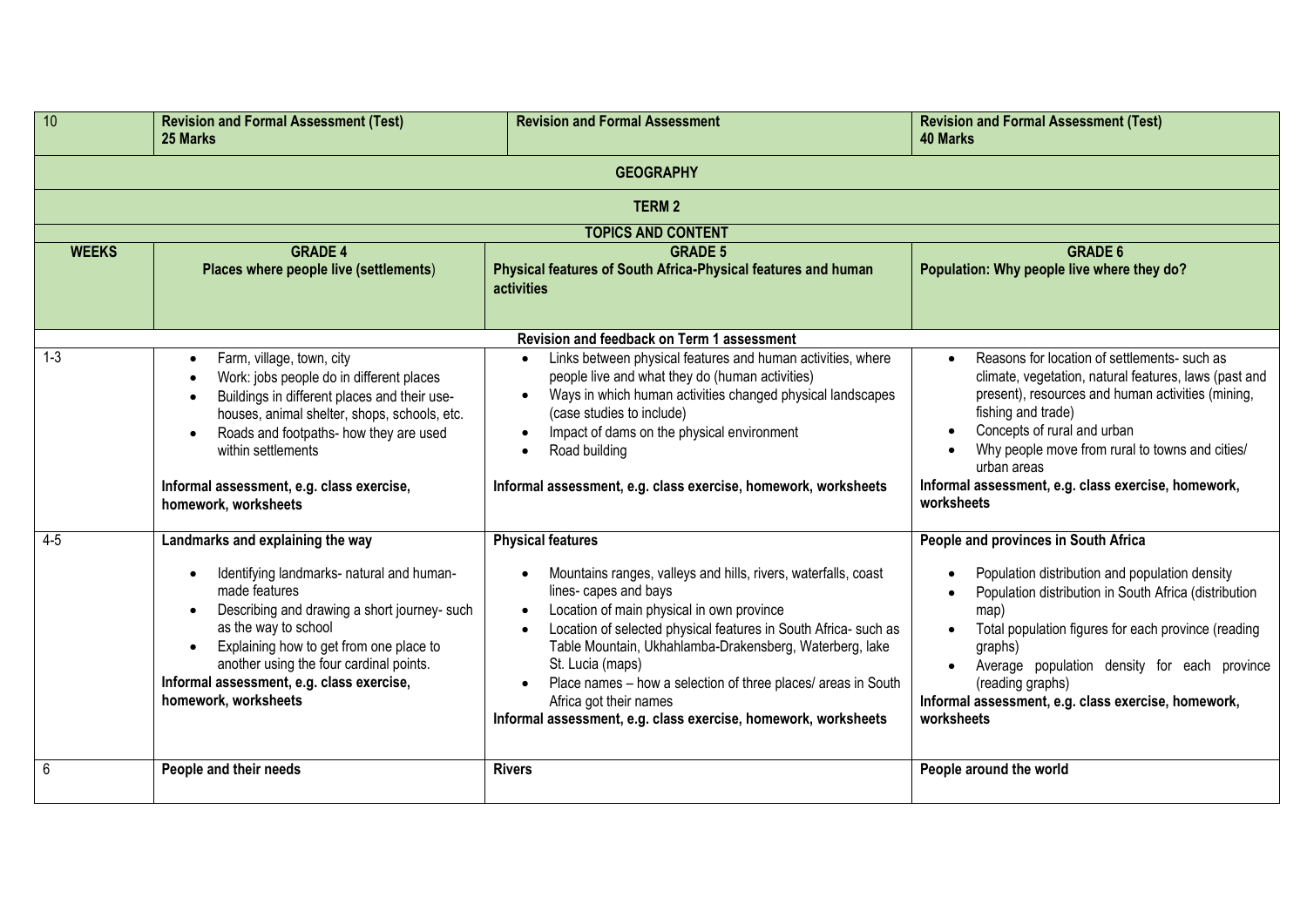|       | What all people need: water, food, shelter,<br>health care and energy<br>Ways in which people meet their needs:<br>$\bullet$<br>stories to describe how people in different<br>places meet their needs                       | Where rivers begin and end- direction of flow from high areas<br>to the sea                                                                                                                                                                                                       | Population distribution around the world (distribution<br>map)<br>The influence of climate, water, and mineral<br>resources on global settlement                                                                         |
|-------|------------------------------------------------------------------------------------------------------------------------------------------------------------------------------------------------------------------------------|-----------------------------------------------------------------------------------------------------------------------------------------------------------------------------------------------------------------------------------------------------------------------------------|--------------------------------------------------------------------------------------------------------------------------------------------------------------------------------------------------------------------------|
|       | Informal assessment, e.g. class exercise,<br>homework, worksheets                                                                                                                                                            | Informal assessment, e.g. class exercise, homework, worksheets                                                                                                                                                                                                                    | Informal assessment, e.g. class exercise, homework,<br>worksheets                                                                                                                                                        |
| $7-9$ | People and their needs<br>Ways in which people meet their needs:<br>$\bullet$<br>stories to describe how people in different<br>places meet their needs<br>Informal assessment, e.g. class exercise,<br>homework, worksheets | <b>Rivers</b><br>Concept of river systems-tributaries and catchment areas<br>$\bullet$<br>Main rivers of South Africa- identifying the sources, major<br>$\bullet$<br>tributaries and directions of flow (maps)<br>Informal assessment, e.g. class exercise, homework, worksheets | People around the world<br>Major cities and their population size (map)<br>Case study of a major city too highlight the reasons<br>for its location<br>Informal assessment, e.g. class exercise, homework,<br>worksheets |
| 10    | <b>Revision and Formal Assessment (Test)</b><br>25 Marks                                                                                                                                                                     | <b>Revision and Formal Assessment</b>                                                                                                                                                                                                                                             | <b>Revision and Formal Assessment (Test)</b><br>40 Marks                                                                                                                                                                 |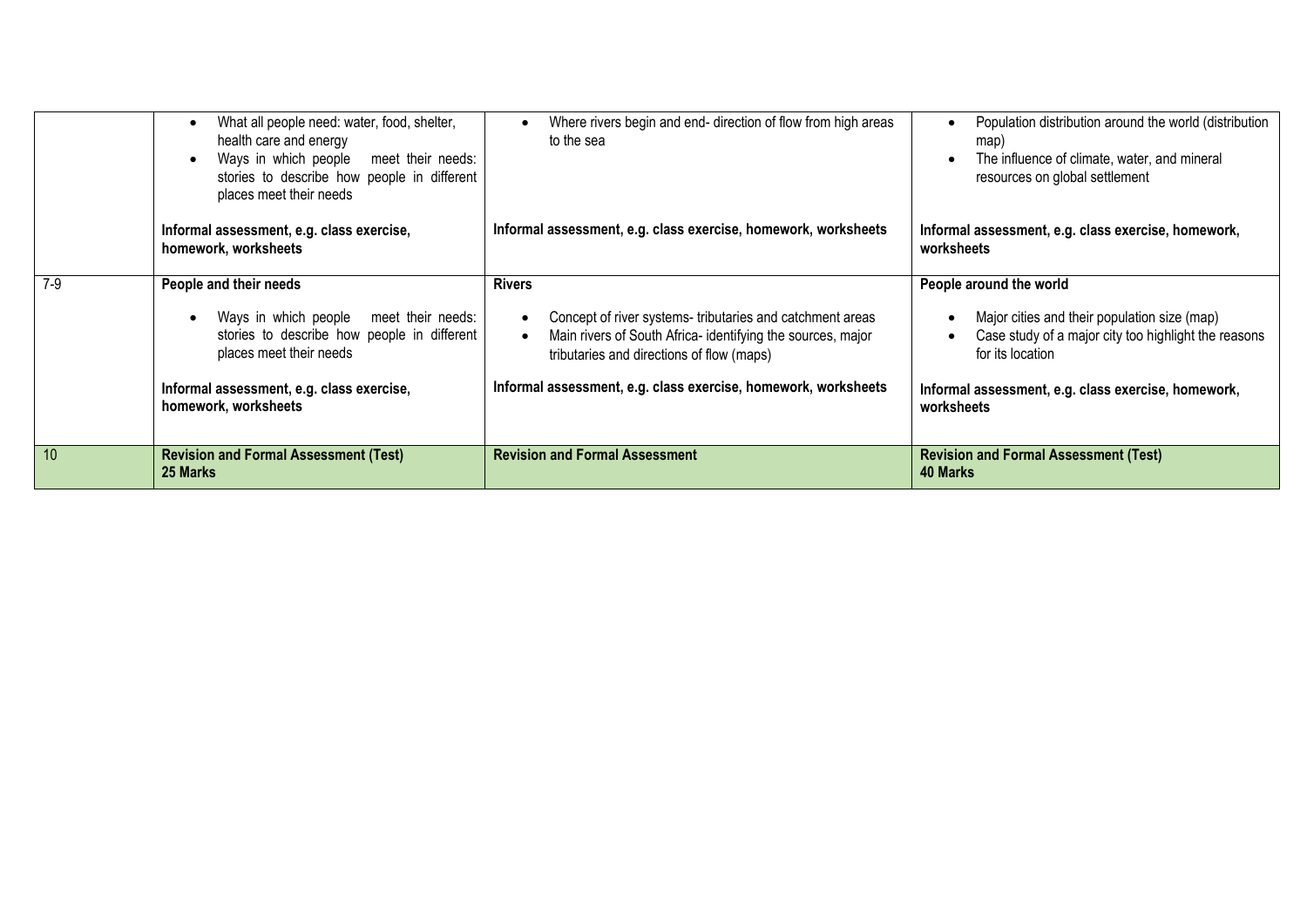| <b>HISTORY</b> |                                                                                                                                                                                                                                                                                                                                                                                                                                                                                                                                                                                                                                                                                                                                                                                   |                                                                                                                                                                                                                                                                                           |                                                                                                                                                                                                                                                                                                                                                                                                           |  |
|----------------|-----------------------------------------------------------------------------------------------------------------------------------------------------------------------------------------------------------------------------------------------------------------------------------------------------------------------------------------------------------------------------------------------------------------------------------------------------------------------------------------------------------------------------------------------------------------------------------------------------------------------------------------------------------------------------------------------------------------------------------------------------------------------------------|-------------------------------------------------------------------------------------------------------------------------------------------------------------------------------------------------------------------------------------------------------------------------------------------|-----------------------------------------------------------------------------------------------------------------------------------------------------------------------------------------------------------------------------------------------------------------------------------------------------------------------------------------------------------------------------------------------------------|--|
| <b>TERM1</b>   |                                                                                                                                                                                                                                                                                                                                                                                                                                                                                                                                                                                                                                                                                                                                                                                   |                                                                                                                                                                                                                                                                                           |                                                                                                                                                                                                                                                                                                                                                                                                           |  |
|                |                                                                                                                                                                                                                                                                                                                                                                                                                                                                                                                                                                                                                                                                                                                                                                                   | <b>TOPICS AND CONTENT</b>                                                                                                                                                                                                                                                                 |                                                                                                                                                                                                                                                                                                                                                                                                           |  |
| <b>WEEKS</b>   | <b>GRADE 4</b><br><b>Local History</b>                                                                                                                                                                                                                                                                                                                                                                                                                                                                                                                                                                                                                                                                                                                                            | <b>GRADE 5</b><br>An ancient African society: Egypt                                                                                                                                                                                                                                       | <b>GRADE 6</b><br>An African kingdom long ago southern Africa:<br><b>Mapungubwe</b>                                                                                                                                                                                                                                                                                                                       |  |
|                | <b>Orientation of learners to Grade 4:</b>                                                                                                                                                                                                                                                                                                                                                                                                                                                                                                                                                                                                                                                                                                                                        | <b>Orientation of learners to Grade 5:</b>                                                                                                                                                                                                                                                | <b>Orientation of learners to Grade 6:</b>                                                                                                                                                                                                                                                                                                                                                                |  |
|                | Welcome learners to Grade 4 History/ Social Sciences<br>subject. Explain the programme of assessment (formal<br>and informal). Manage the transition from Foundation<br>Phase to the Intermediate Phase.<br><b>Local History</b><br>How we find about the present in a local area<br>Information from pictures<br>$\bullet$<br>Information from writing<br>$\bullet$<br>Information from stories and from interviews<br>with people<br>Information from objects.<br>$\bullet$<br>NB: Introduce the Project on classroom Museum<br>display<br>Explain to the learners what is expected of them in the<br>project and hand out a rubric.<br>The project can be done in three sections outlined<br>below:<br>Section 1: collecting information. (Refer to the<br>exemplar provided). | Welcome learners to Grade 5 History/ Social Sciences subject. Explain<br>the programme of assessment (formal and informal).<br>An ancient African society: Egypt<br>Way of life in ancient Egyptian society<br>Social structure in ancient Egypt<br>Beliefs and religion<br>Hieroglyphics | Welcome learners to Grade 5 History/ Social Sciences<br>subject. Explain the programme of assessment (formal and<br>informal).<br>An African kingdom long ago southern Africa:<br>Mapungubwe<br>Changes in societies in the Limpopo Valley between<br>$\bullet$<br>900AD and 1 300AD: bigger, more organised and<br>more complex<br>Settlements in the Limpopo Valley before<br>Mapungubwe: K2 and Shroda |  |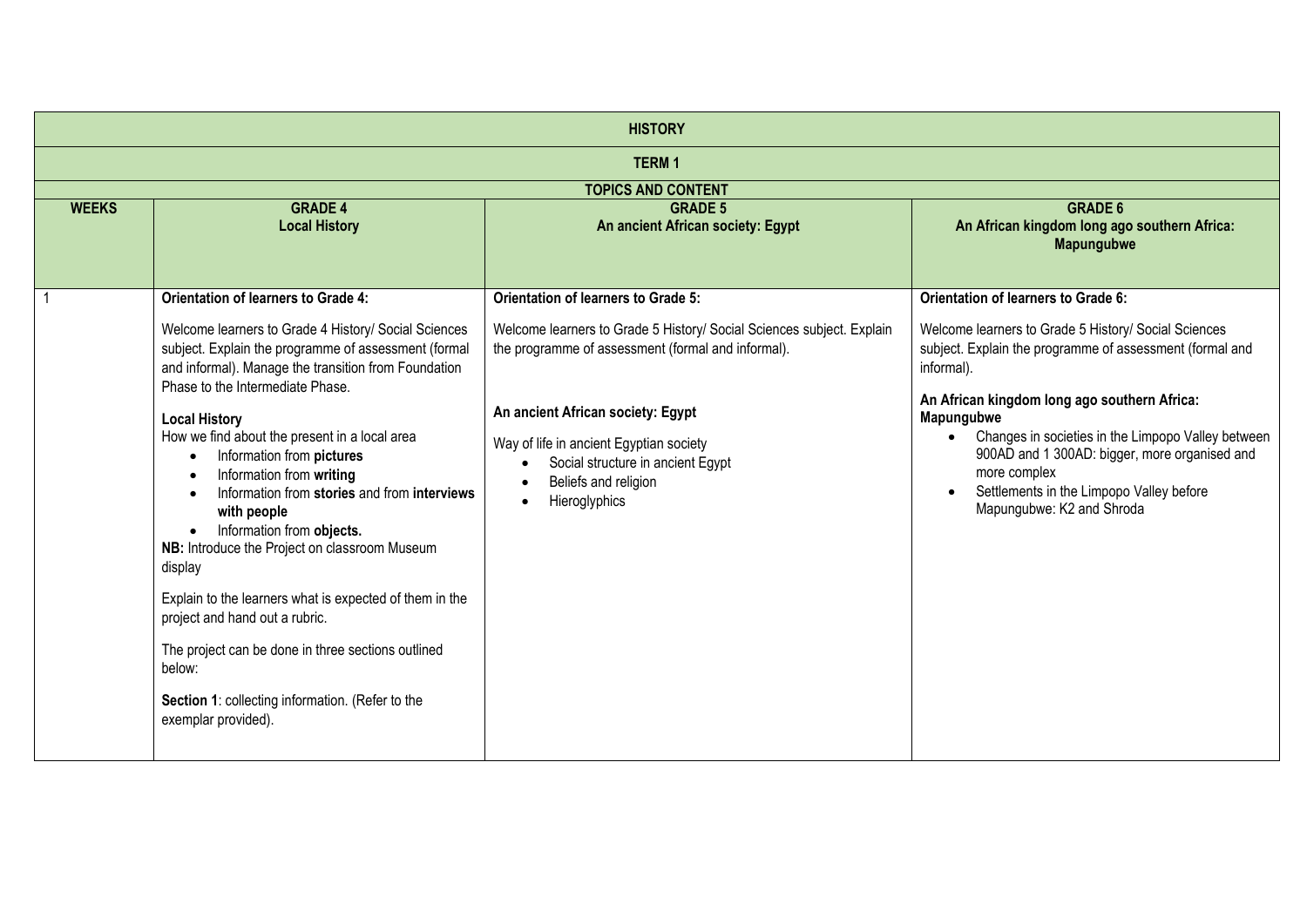| $2 - 3$ | How we find out the history of a local area<br>$\bullet$<br>Information from pictures<br>$\bullet$<br>Information from writing<br>$\bullet$<br>Information from stories and from interviews<br>$\bullet$<br>with people<br>Information from objects<br>$\bullet$<br>Section 2: Labelling and writing information. (Refer to<br>the exemplar provided). | Way of life in ancient Egyptian society<br>Pharaohs<br>$\bullet$<br>Sphinx, pyramids and temples<br>$\bullet$<br>Mathematics of astronomy<br>$\bullet$<br>Medicine and physicians: diseases, anatomy, physiology and<br>$\bullet$<br>clinical examinations | Mapungubwe: first state in southern Africa 1220-1300<br>King and sacred leadership<br>First stoned-walled palace<br>Significance of Mapungubwe hill<br>First town<br>Distinct social classes                                                                                                                                                                                                                                                                     |
|---------|--------------------------------------------------------------------------------------------------------------------------------------------------------------------------------------------------------------------------------------------------------------------------------------------------------------------------------------------------------|------------------------------------------------------------------------------------------------------------------------------------------------------------------------------------------------------------------------------------------------------------|------------------------------------------------------------------------------------------------------------------------------------------------------------------------------------------------------------------------------------------------------------------------------------------------------------------------------------------------------------------------------------------------------------------------------------------------------------------|
|         | Informal assessment: classwork or homework with<br>source-based questions.                                                                                                                                                                                                                                                                             | Informal assessment: classwork or homework with source-based<br>questions.                                                                                                                                                                                 | Informal assessment: classwork or homework with<br>source-based questions.                                                                                                                                                                                                                                                                                                                                                                                       |
| $4 - 5$ | History project for Grade 4: Local history<br>Continue with Section 2 of the project.<br>Informal assessment: paragraph writing                                                                                                                                                                                                                        | The Nile River and how it influenced settlement<br>The spread of Egypt's advanced knowledge to other places,<br>$\bullet$<br>such as Europe and Middle East<br>Informal assessment: classwork or homework with source-based<br>questions.                  | Mapungubwe: First state in southern Africa<br>Golden rhinoceroses and other golden objects<br>$\bullet$<br>(symbols of royal power and political leadership)<br>Trade across Africa and across Indian Ocean and<br>beyond (globalisation)<br>Goods traded<br>People's journey on foot: routes, dangers, finding<br>the way<br>Today: World Heritage Site and Order of<br>Mapungubwe<br>Informal assessment: classwork or homework with<br>source-based questions |
| $6 - 7$ | History project for Grade 4: Local history<br>Continue with Section 2 of the project                                                                                                                                                                                                                                                                   | <b>CASE STUDY:</b> The tomb of Tutankhamen<br>Discovery of the tomb:<br>$\bullet$<br>$\circ$ Who, when, why                                                                                                                                                | Change and continuity in the East Coast trade with<br>settlements inland.<br>Great Zimbabwe<br>European explorer in Asia at the same time as<br>Mapungubwe was at its height                                                                                                                                                                                                                                                                                     |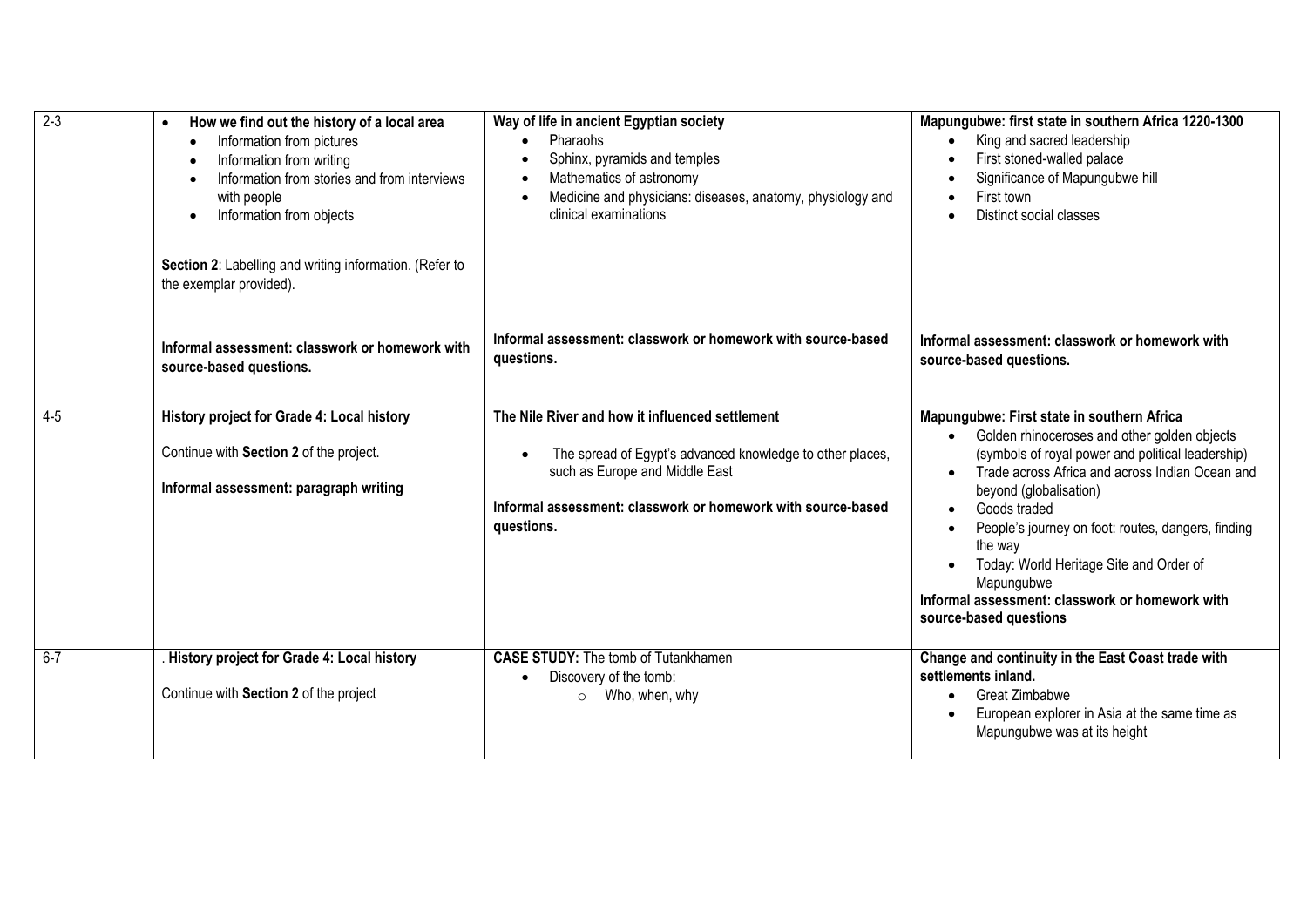| $8 - 9$<br>10 | Section 3: Showing information as part of a museum<br>display. Learners present their project to the class during<br>the Social Sciences (History) lesson<br><b>Revision and Formal Assessment (Test)</b><br>25 Marks                                                                                                      | <b>CASE STUDY:</b> The tomb of Tutankhamen<br>What the discovery revealed about ancient Egyptian society<br>$\bullet$<br><b>Revision and Formal Assessment</b><br>30                                                                                                                                                                                                                                       | Change and continuity in the East Coast trade with<br>settlements inland.<br>European explorer Marco Polo and his travels<br>Marco Polo's influence on European trade and<br>explorers<br><b>Revision and Formal Assessment (Test)</b><br><b>40 Marks</b>                                                                                                                                                                                                            |
|---------------|----------------------------------------------------------------------------------------------------------------------------------------------------------------------------------------------------------------------------------------------------------------------------------------------------------------------------|------------------------------------------------------------------------------------------------------------------------------------------------------------------------------------------------------------------------------------------------------------------------------------------------------------------------------------------------------------------------------------------------------------|----------------------------------------------------------------------------------------------------------------------------------------------------------------------------------------------------------------------------------------------------------------------------------------------------------------------------------------------------------------------------------------------------------------------------------------------------------------------|
|               |                                                                                                                                                                                                                                                                                                                            | <b>HISTORY</b>                                                                                                                                                                                                                                                                                                                                                                                             |                                                                                                                                                                                                                                                                                                                                                                                                                                                                      |
|               |                                                                                                                                                                                                                                                                                                                            | <b>TERM2</b><br><b>TOPICS AND CONTENT</b>                                                                                                                                                                                                                                                                                                                                                                  |                                                                                                                                                                                                                                                                                                                                                                                                                                                                      |
| <b>WEEKS</b>  | <b>GRADE 4</b><br><b>Learning from leaders</b>                                                                                                                                                                                                                                                                             | <b>GRADE 5</b><br>A heritage trail through the provinces of South Africa                                                                                                                                                                                                                                                                                                                                   | <b>GRADE 6</b><br>Democracy and citizenship in South Africa                                                                                                                                                                                                                                                                                                                                                                                                          |
|               | Revision of Term 1 work and feedback on the<br>project<br>A profile about lives and qualities of good leaders<br>A good leader<br>Listen to people<br>$\bullet$<br>Is a servant of the people and works for the<br>$\bullet$<br>good of others<br>Works with the team<br>$\bullet$<br>Has courage<br>$\bullet$<br>Is brave | Revision of Term 1 work and feedback/ corrections on assessment.<br>A heritage trail through the provinces of South Africa<br>The names of provinces and their capital cities on a map<br>$\bullet$<br>What is heritage?<br>$\bullet$<br>Informal assessment: classwork/ homework/ worksheets<br>Learners could be given a blank map of South Africa and label the 9<br>provinces and their capital cities | Revision of Term<br>work and feedback/ corrections on<br>assessment.<br>How people govern themselves in a democracy: our<br>national government<br>The first democratic government in South Africa<br>1994<br>Political parties and voting in national elections<br>Purpose of the Constitution<br>Informal assessment: classwork/ homework/ worksheets<br>Learners could be given a blank map of South Africa and<br>label the 9 provinces and their capital cities |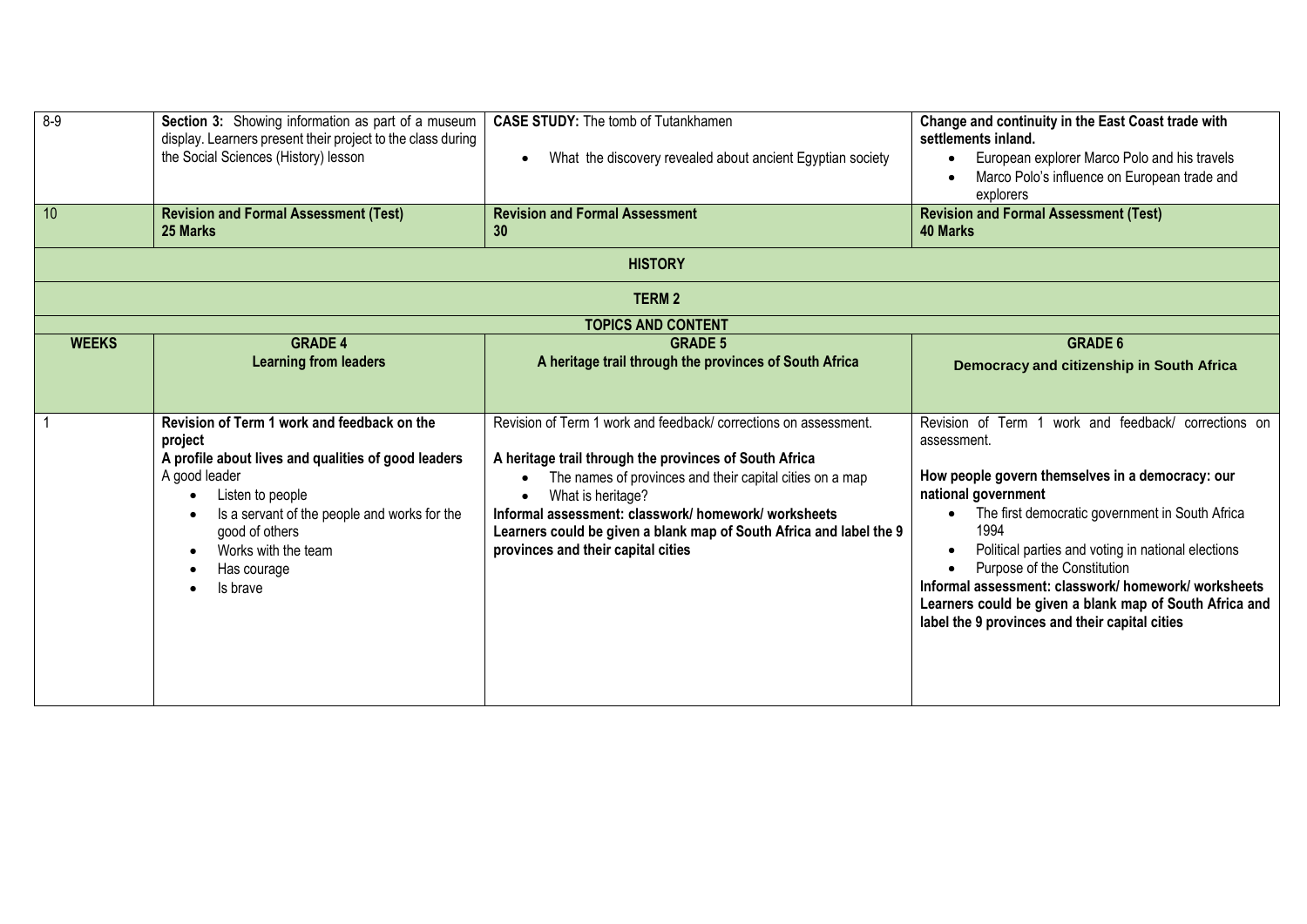| $2 - 3$ | A profile about lives and qualities of good leaders<br>A good leader<br>Is dedicated and is wholeheartedly committed<br>$\bullet$<br>to his/her beliefs<br>Is dedicated and is wholeheartedly committed<br>to others and<br>Is prepared to sacrifice or give up something<br>for the sake of others<br>Informal assessment: classwork/ homework/<br>worksheets on paragraph writing and source based<br>questions                | Different examples of heritage from each province on a map<br>Heritage sites of significance, e.g. cradle of mankind in<br>$\bullet$<br>Gauteng<br>Heritage in objects, e.g. Mapungubwe in Limpopo<br>Informal assessment: classwork/ homework/ worksheets on<br>paragraph writing and source based questions                                                                                                                                                                                | How people govern themselves in a democracy: our<br>national government<br>The role of parliament<br>The importance of rules and laws<br>The justice system and equality under the law<br>Informal assessment: classwork/homework/worksheets |
|---------|----------------------------------------------------------------------------------------------------------------------------------------------------------------------------------------------------------------------------------------------------------------------------------------------------------------------------------------------------------------------------------------------------------------------------------|----------------------------------------------------------------------------------------------------------------------------------------------------------------------------------------------------------------------------------------------------------------------------------------------------------------------------------------------------------------------------------------------------------------------------------------------------------------------------------------------|----------------------------------------------------------------------------------------------------------------------------------------------------------------------------------------------------------------------------------------------|
| $4 - 5$ | Life stories of leaders who show the qualities of a good<br>leader:<br><b>Nelson Mandela</b><br>Guiding questions<br>Why is he an example of a good leader?<br>$\circ$<br>Is it always easy to be a good leader?<br>$\circ$<br>Are leaders always popular?<br>$\bullet$<br>Are leaders always perfect?<br>$\bullet$<br>How can ordinary people follow the examples<br>of good leaders?<br>Informal assessment: paragraph writing | Different examples of heritage from each province on a map<br>Heritage in people's achievements, e.g. Frances Baard in<br>Northern Cape<br>Heritage in names of places, e.g. names of rivers, dams and<br>towns: Free State<br>Informal assessment: classwork/ homework/ worksheets on<br>paragraph writing and source based questions                                                                                                                                                       | <b>CASE STUDY:</b><br>Pius Langa: Chief Justice and head of<br>$\bullet$<br>Constitutional Court 2005 to 2009<br>Informal assessment: classwork/ homework/ worksheets<br>on paragraph writing and source based questions                     |
| $6 - 7$ | Life stories of leaders who show the qualities of a good<br>leader:<br><b>Mahatma Gandhi</b><br>Guiding questions<br>Why is he an example of a good leader?<br>$\circ$<br>Is it always easy to be a good leader?<br>$\circ$<br>Are leaders always popular?<br>$\bullet$<br>Are leaders always perfect?<br>$\bullet$<br>How can ordinary people follow the examples of good<br>leaders?                                           | Different examples of heritage from each province on a map<br>Heritage and changing identities, e.g. The Castle in Western<br>Cape<br>Heritage and indigenous medicine, e.g. The healing properties<br>of aloe in Eastern Cape<br>Heritage in architecture, e.g. Stone-walled towns of<br>Kaditshwene in North West<br>Informal assessment: classwork/ homework/ worksheets on<br>paragraph writing and source based questions<br>Different examples of heritage from each province on a map | Children's rights and responsibilities<br>Children's Charter of South Africa<br>$\bullet$<br>Informal assessment: classwork/ homework/ worksheets<br>on paragraph writing and source based questions                                         |